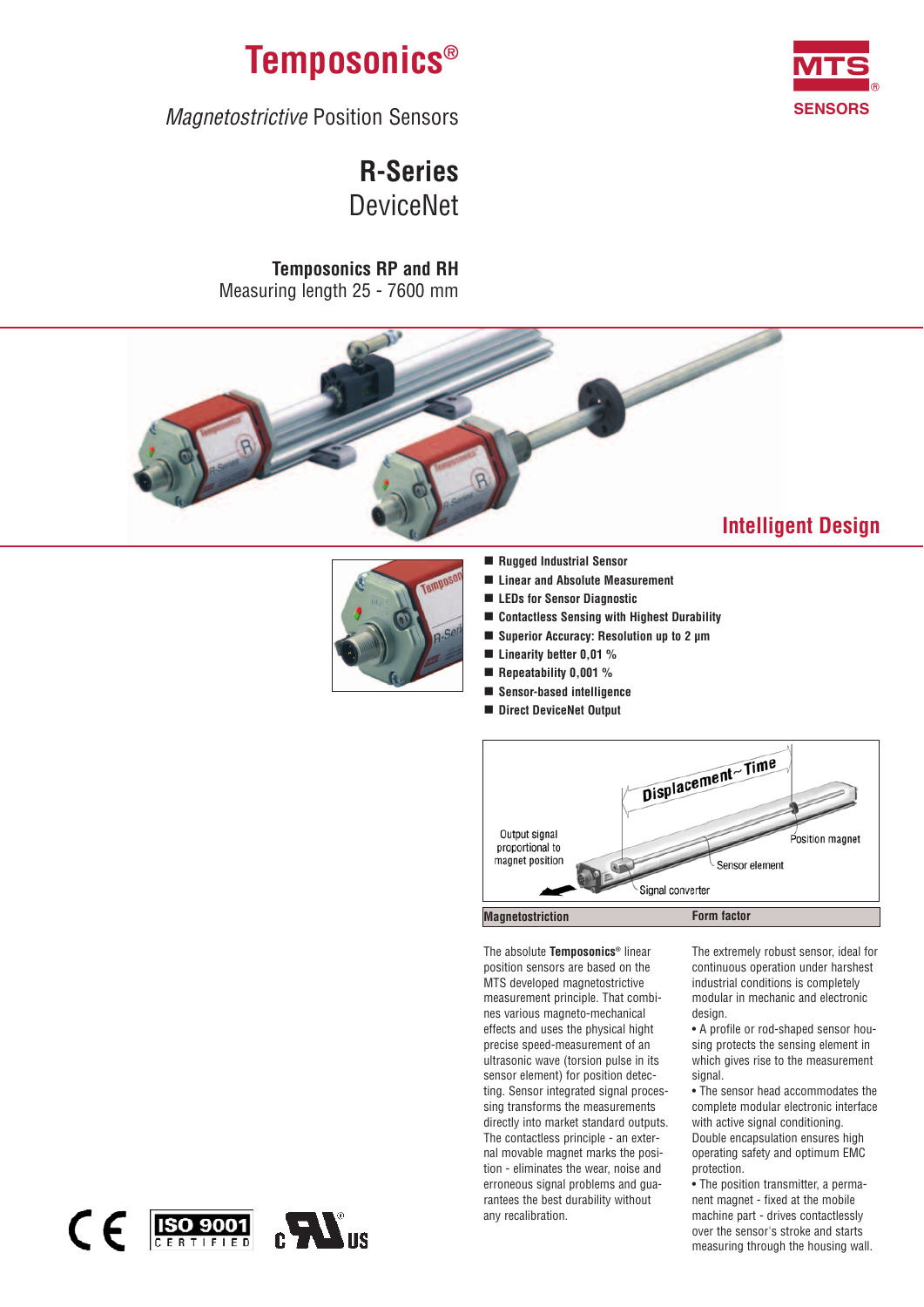#### **New...a sensor diagnostic display**

Bi-color LEDs in the cover of sensor electronics head inform on the actual sensor condition and the DeviceNet communication.

| <b>Network Status LED</b> | <b>Network Status LED</b> |                              |
|---------------------------|---------------------------|------------------------------|
|                           | Green                     | Normal function              |
|                           | Green flashing            | Waiting of instructions from |
|                           |                           | DeviceNet Master             |
|                           | Red                       | Initialisation errror        |
|                           | Red flashing              | No answer from               |
|                           |                           | DeviceNet Master             |
|                           |                           |                              |
|                           | <b>Module Status LED</b>  |                              |
| <b>Module Status LED</b>  | Green                     | Normal function              |
|                           | Red                       | No Magnet                    |

#### **CAN Bus Interface**

Temposonics position sensors fulfill - as slave devices - all requirements of the CAN-Bus (ISO 11898). The sensors electronics convert the displacement measurements into bus oriented outputs and transfer these data directly to the control unit. The bus interface is appropriate for serial data transfer of 500 Mbit/s maximum. Sensor integrated software supports the **DeviceNet** protocol for a comprehensive customized configuration of the sensor-bus system.

#### **DeviceNet Protocol**

The DeviceNet Data Protocol of Temposonics Sensors for standard 1-magnetmeasurement always includes following applications data

- **Position**
- **Error detection**
- **Polling & Bit-strobe communications modes**

#### **Plug and Play**

makes the installation of the Temposonics postion sensor with DeviceNet interface quick and easy. After initial system configuration, the user is not required to have extensive knowlede concerning network timing and sensor technology. Each sensor is provided with an Electronical Data Sheet EDS, an oparation manual and a detailed Statement of Conformance. All sensor-specific paramters are installed into the network using the ESD file.

A PC programming tool, such as DeviceNet Manager offered by Rockwell, is used to set the node identifier and baud rate. The Statement of Conformance contains the network regulations defined and recommended by the Open DeviceNet Vendor Association (ODVA), that the DeviceNet specifications. Temposonics sensors with Devicenet output can be directly connected to a DeviceNet Bus.



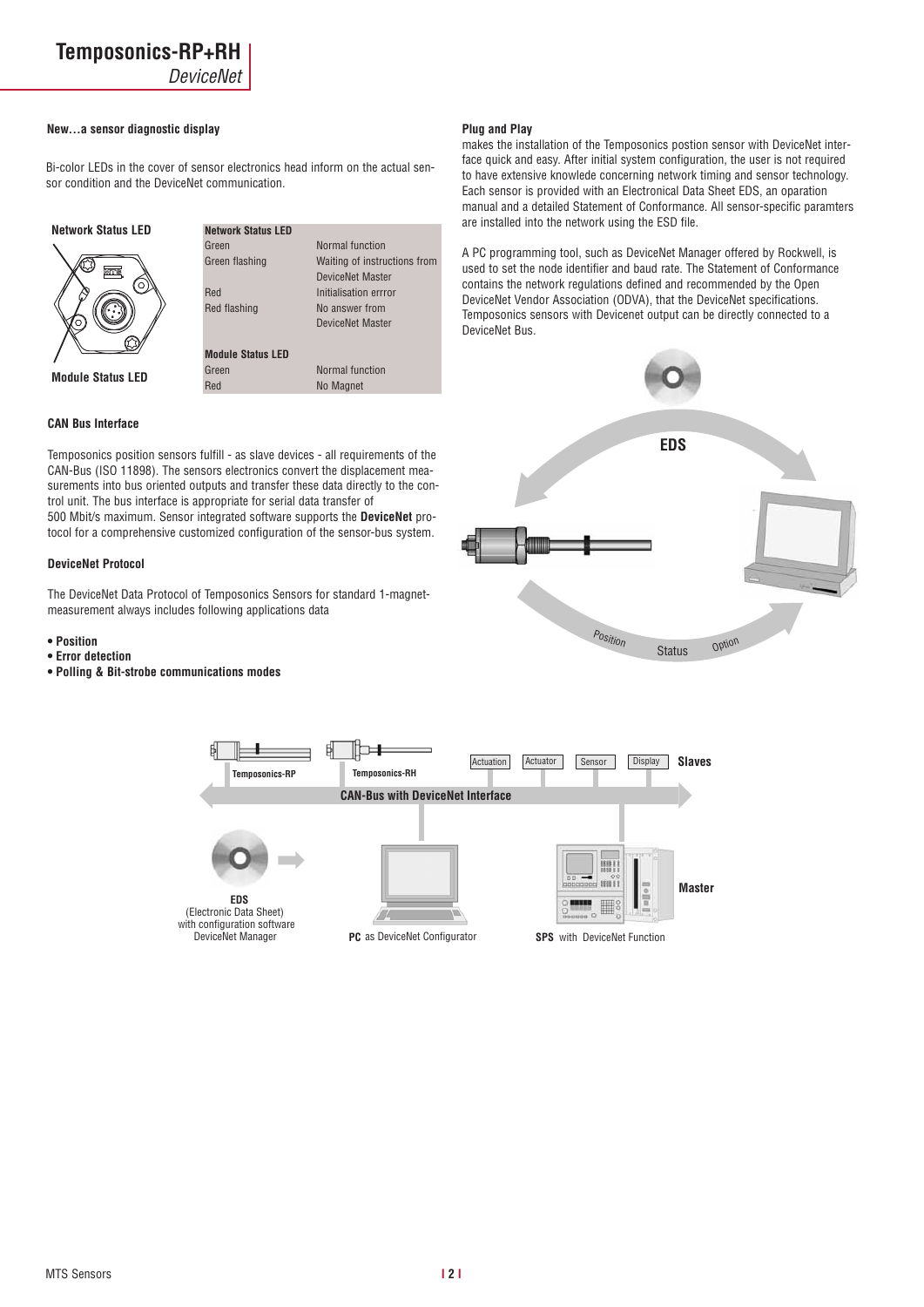#### **Technical Data**

| Input                        |                                                                                                             |
|------------------------------|-------------------------------------------------------------------------------------------------------------|
| Measured variables           | Displacement                                                                                                |
| Measuring range              | Profile 25 - 5000 mm / Rod 25 - 7600 mm                                                                     |
| <b>Output</b>                |                                                                                                             |
| Interface                    | CAN-Fieldbus System ISO 11898                                                                               |
| Data protocol                | DeviceNet Release 2.0                                                                                       |
| Baud rate, kBit/s            | 250<br>500<br>125                                                                                           |
| Cable length, m              | < 250<br>< 500<br>< 100                                                                                     |
|                              | The sensor will be supplied with ordered baud rate, which is changeable by customer                         |
| Overvoltage protection       | up to 36 VDC                                                                                                |
| <b>Accuracy</b>              |                                                                                                             |
| Resolution                   |                                                                                                             |
| - Displacement               | $5 \mu m$<br>$2 \mu m$                                                                                      |
| -Update time                 | 0,5 ms up to 1200 mm / 1,0 ms up to 2400 / 2,0 ms up to 4800 / 4,0 ms up to 7600 mm stroke length           |
| Linearity                    | $\lt$ ± 0,01 % F.S. (Minimum $\pm$ 40 µm), independent of outside temperatures                              |
| Repeatability                | $\leq$ ± 0,001 % F.S. (Minimum ± 2,5 µm)                                                                    |
| Temperature coefficient      | $<$ 15 ppm/ $\degree$ C                                                                                     |
| Hysteresis                   | $< 4 \mu m$                                                                                                 |
| <b>Operating conditions</b>  |                                                                                                             |
| Magnet speed                 | Any                                                                                                         |
| Operating temperature        | $-40 °C  +75 °C$                                                                                            |
| Dew point, humidity          | 90% rel. humidity, no condensation                                                                          |
| Protection <sup>1</sup>      | Profile style: IP65 / Rod style: IP67, IP68 for cable outlet                                                |
| Shock test                   | 100 g, single hit, IEC-Standard 68-2-27                                                                     |
| Vibration test               | 15g / 10 - 2000 Hz, IEC-Standard 68-2-6                                                                     |
| Standards, EMC test          | Electromagnetic emission EN 50081-1                                                                         |
|                              | Electromagnetic immunity EN 50082-2                                                                         |
|                              | EN 61000-4-2/3/4/6, Level 3/4, Criterium A, CE-qualified                                                    |
| Form factor, material        |                                                                                                             |
| Diagnostic display           | LEDs beside connector                                                                                       |
| Profile model:               |                                                                                                             |
| Sensor head                  | Aluminum                                                                                                    |
| Sensor stroke                | Aluminum                                                                                                    |
| Position magnet              | Magnet slider or removable U-magnet                                                                         |
| Rod model:                   |                                                                                                             |
| Sensor head                  | Aluminum                                                                                                    |
| Rod with flange              | Stainless steel 1.4301 / AISI 304                                                                           |
| -Pressure rating             | 350 bar, 700 bar peak                                                                                       |
| Position magnet              | Ring magnets, U-magnets                                                                                     |
| <b>Installation</b>          |                                                                                                             |
| Mounting position            | Any orientation                                                                                             |
| Profile                      | Movable mounting clamps or T-slot nuts M5 in base channel                                                   |
| U-Magnet, removable          | Mounting plate and screws from antimagnetical material                                                      |
| Rod                          | Threaded flange M18 $\times$ 1,5 or 3/4" -16 UNF-3A, Hex nut M18                                            |
| Position magnet              | Mounting plate and screws from antimagnetical material                                                      |
| <b>Electrical connection</b> |                                                                                                             |
| Connection type              | 5 pin DeviceNet connector M12x1                                                                             |
| Input voltage                | 24 VDC (-15 / +20 %); UL Recognition requires an approved power supply with energy limitation               |
|                              | (UL 61010-1), or Class 2 rating according to the National Electrical Code (USA) / Canadian Electrical Code. |
| - Polarity protection        | up to -30 VDC                                                                                               |
| - Overvoltage protection     | up to 36 VDC                                                                                                |
| Current drain                | 90 mA typical                                                                                               |
| Ripple                       | $< 1 \%$ S-S                                                                                                |
| Electric strength            | 500 V (DC ground to machine ground)                                                                         |



Temposonics-RP, stroke 2500 mm Tolerance allowed:  $\pm$  0,25 mm Tolerance measured: ± 0,116 mm uncorrected

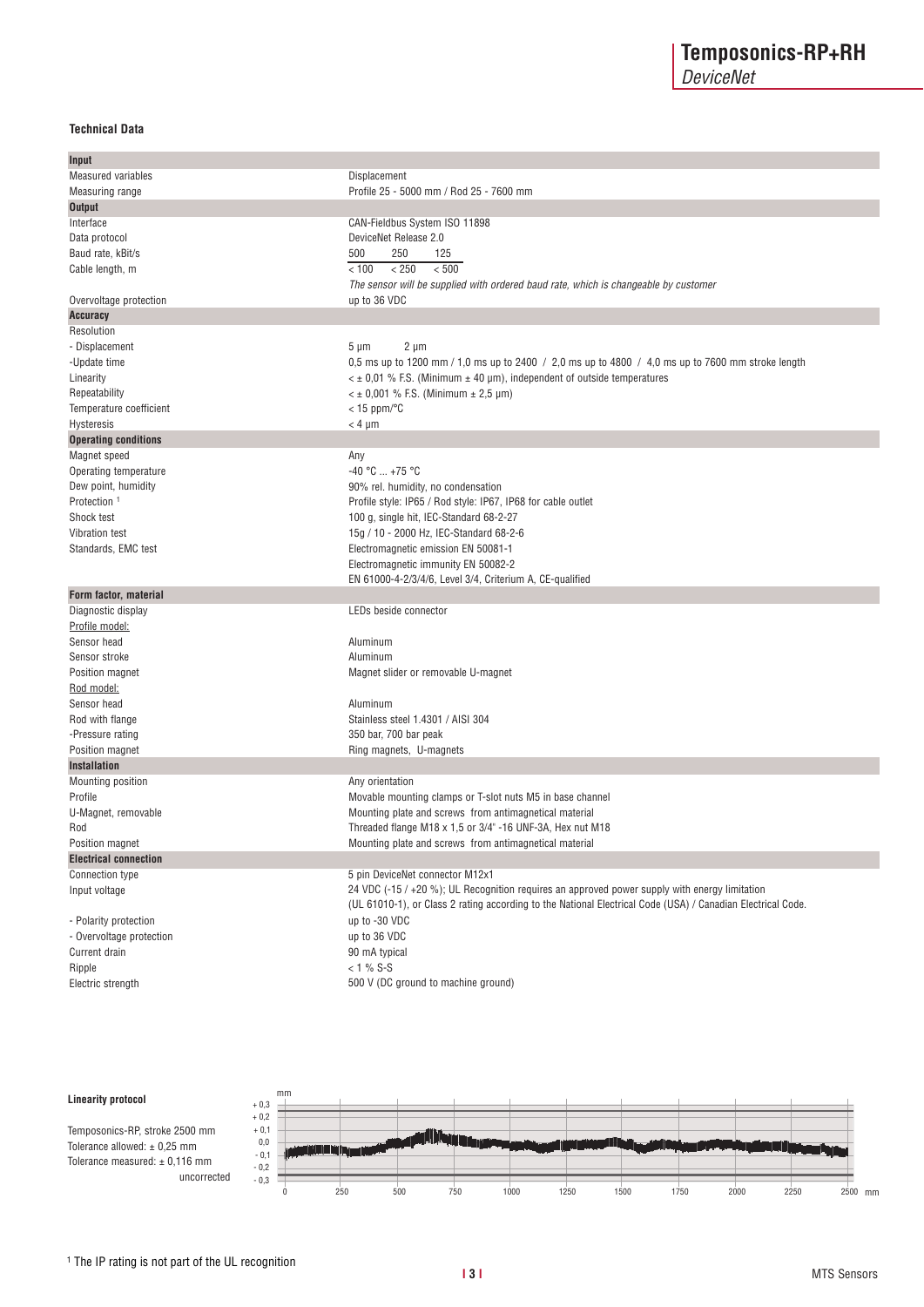## **Temposonics-RP+RH**

DeviceNet





#### **Selection of position magnets** (on delivery)





GFK, Magnet Hardferrite Ball joint CuZn39Pb3 nickel plated Weigth ca. 30 g Operating temperature: -40 ... +75∞C



**Part No. 252 182 Part No. 252 184**



GFK, Magnet Hardferrite Ball joint CuZn39Pb3 nickel plated Weigth ca. 30 g Operating temperature: -40 ... +75∞C



**Magnet slider V U-Magnet M OD33 Part No. 251 416-2**



Composite PA-Ferrite-GF20 Weigth ca. 11g Operating temperature:<br>-40 ... +100∞C<br>Surface pressure max. 90 N/mm<sup>2</sup><br>Fastening Torque for M4 screws max. 1 Nm

#### **Stable Profile Design**

**Temposonics-RP** offers modular construction, flexible mounting configurations and easy installation. Position measurement is contactless via two versions of permanent magnets. • A sliding magnet running in profile housing rails. Connection with the mobile machine part is via a ball jointed arm to taking up axial forces. • A floating magnet, mounted directly on the moving machine part, travels over the profile at a low distance. Its air-gap allows the correction of small misalignments at installation.

28

**Connection types Connector outlet D51** 5 pin male receptacle M12x1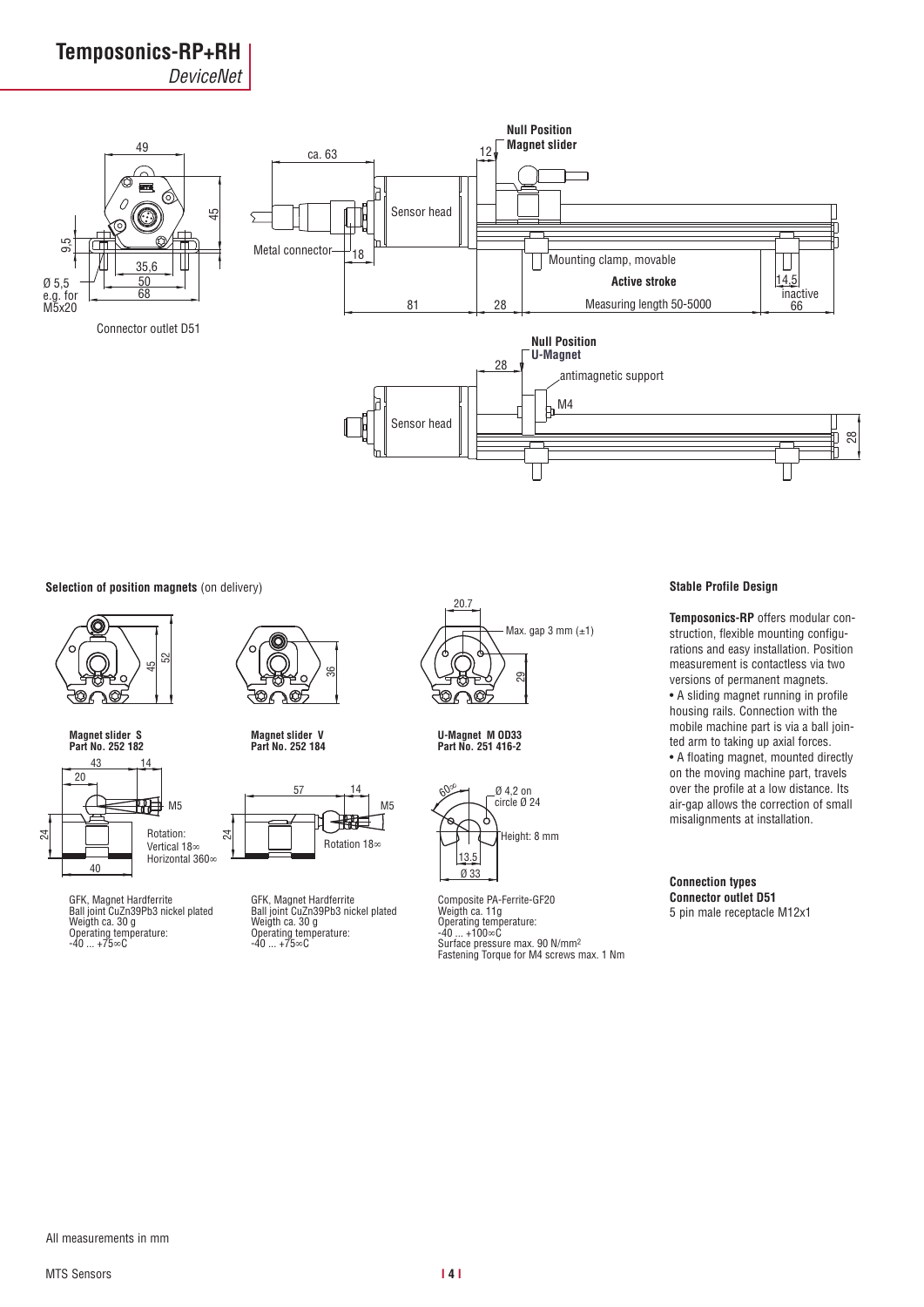

#### **Selection of position magnets** (not on delivery)





Weigth ca. 14g<br>Operating temperature:<br>-40 ... +100∞C<br>Surface pressure max. 40 N/mm<sup>2</sup><br>Fastening Torque for M4 screws max. 1 Nm



**Part No. 251 416-2 U-magnet M OD33**

Composite PA-Ferrite-GF20 Weigth ca. 11g<br>Operating temperature:<br>-40 ... +100∞C<br>Surface pressure max. 40 N/mm<sup>2</sup><br>Fastening Torquefor M4 screws max. 1 Nm

#### **High Pressure Rod Design**

Temposonics-RH with a pressureresistant stainless steel flange and sensing rod is suitable for use in hydraulic cylinders and externally in all applications where space is a problem. Position measurement is via ring or U-magnets travelling along the sensing rod without any mechanical contact.

#### **Advantage...**

the completely operable sensor cartridge can be replaced for servicing easily without opening the fluid circuit.



#### **Ring magnet OD25,4 Part No. 400 533**

Composite: PA-Ferrite Weigth ca. 10g<br>Operating temperature:<br>-40 ... +100∞C<br>Surface pressure max. 40 N/mm<sup>2</sup>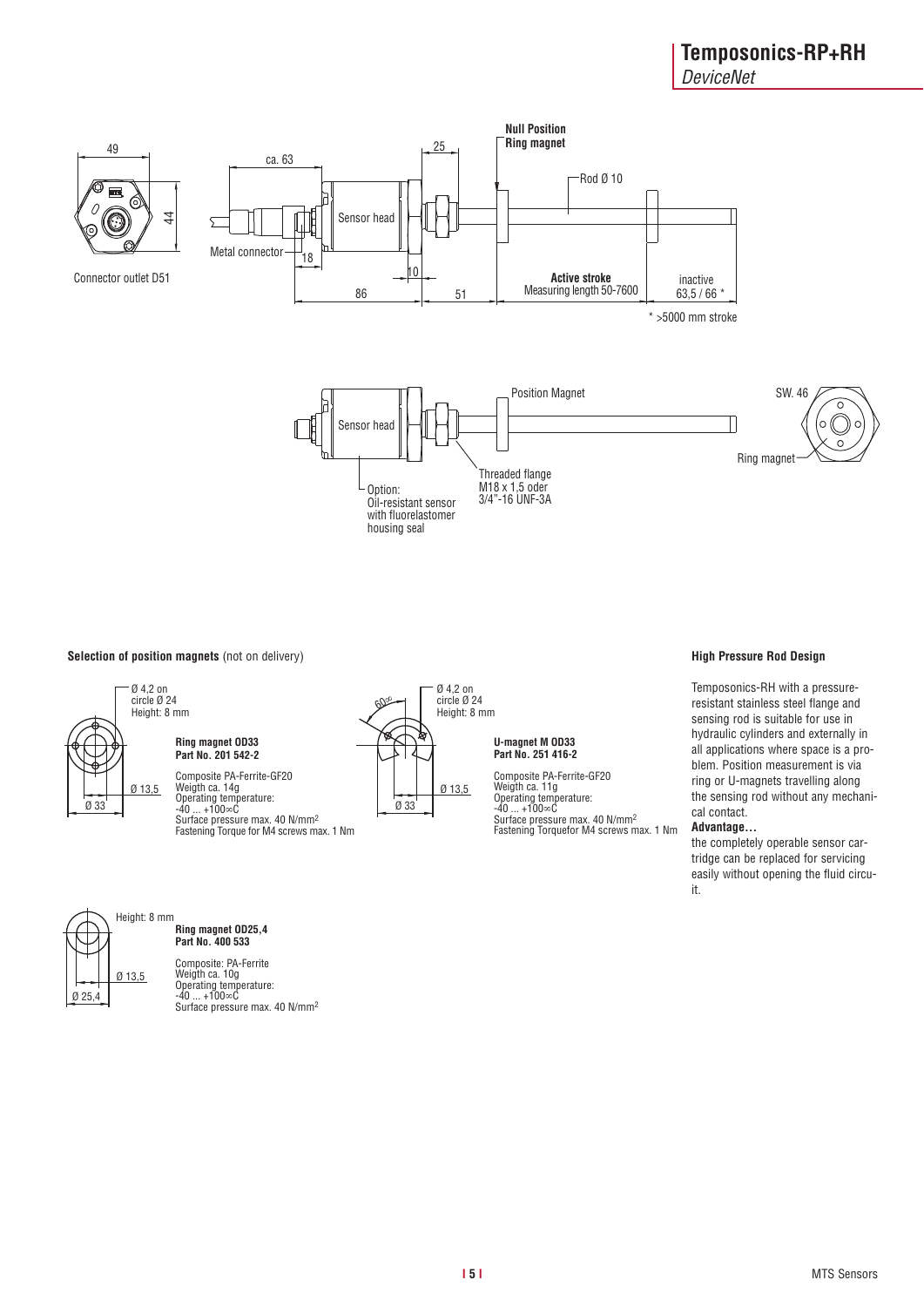#### **Flexible installation in any position**

#### **Profile model**

Normally, the sensor is firmly installed - fixed on a straight surface of the machine with movable mounting clamps or M5 screws in base channel - whilst the magnet is mounted at the mobile machine part.



#### **Rod model**

Mount the sensor via flange thread or a hex nut. If possible, non-magnetizable material should be used for mounting support (dimensions as shown). With horizontal mounting, longer sensors (from 1 meter) must be provided with mechanical support.

#### **Hydraulic sealing**

Recommended is sealing of the flange facing with O-Ring (e.g. 22,4 x 2,65) in a cylinder cover nut or an O-Ring 15,3 x 2,2 in undercut.

#### **Minimum assembly distance**

1. Non-magnetizable material 2. Magnetizable material



**hydraulic sealing**

**Pin** 1  $\overline{2}$  3  $\tilde{4}$ 5



**O-Ring 15,3 x 2,2**



rear of cable co<br>rear of cable co

| shield                |
|-----------------------|
|                       |
| +24 VDC (+20% / -15%) |
| DC Ground             |
| $CAN (+)$             |
| $CAN (-)$             |
|                       |



**Sensor Cartridge** Electronic head + sensor element,

easy to replace in field with two screws M4 (2,5 mm hexagon socket)

#### **Cylinder installation**

When used for direct stroke measurement in fluid cylinders, the sensor's high pressure, stainless steel rod installs into a bore in the piston head/rod assembly as illustrated. That guarantees a longlife and trouble-free operation - independent of used hydraulic fluid.

The sensor cartridge can be removed from the flange and rod housing while still installed in the cylinder. This procedure allows quick and easy sensor cartridge replacement, without the loss of hydraulic pressure.

#### **Connector plug** (recommended, not on delivery)



5 pol. female connector M12x1 DeviceNet "Micro" **Part No. 370 618**

#### **Notice!**

DeviceNet cable specification: Thin cable, Table B.3 - B.6 e.g. Belden YR 399 39 E34 972



5 pol. female connector M12x1 DeviceNet "Micro" insert adjustable in 90ϒ positions **Part No. 370 619**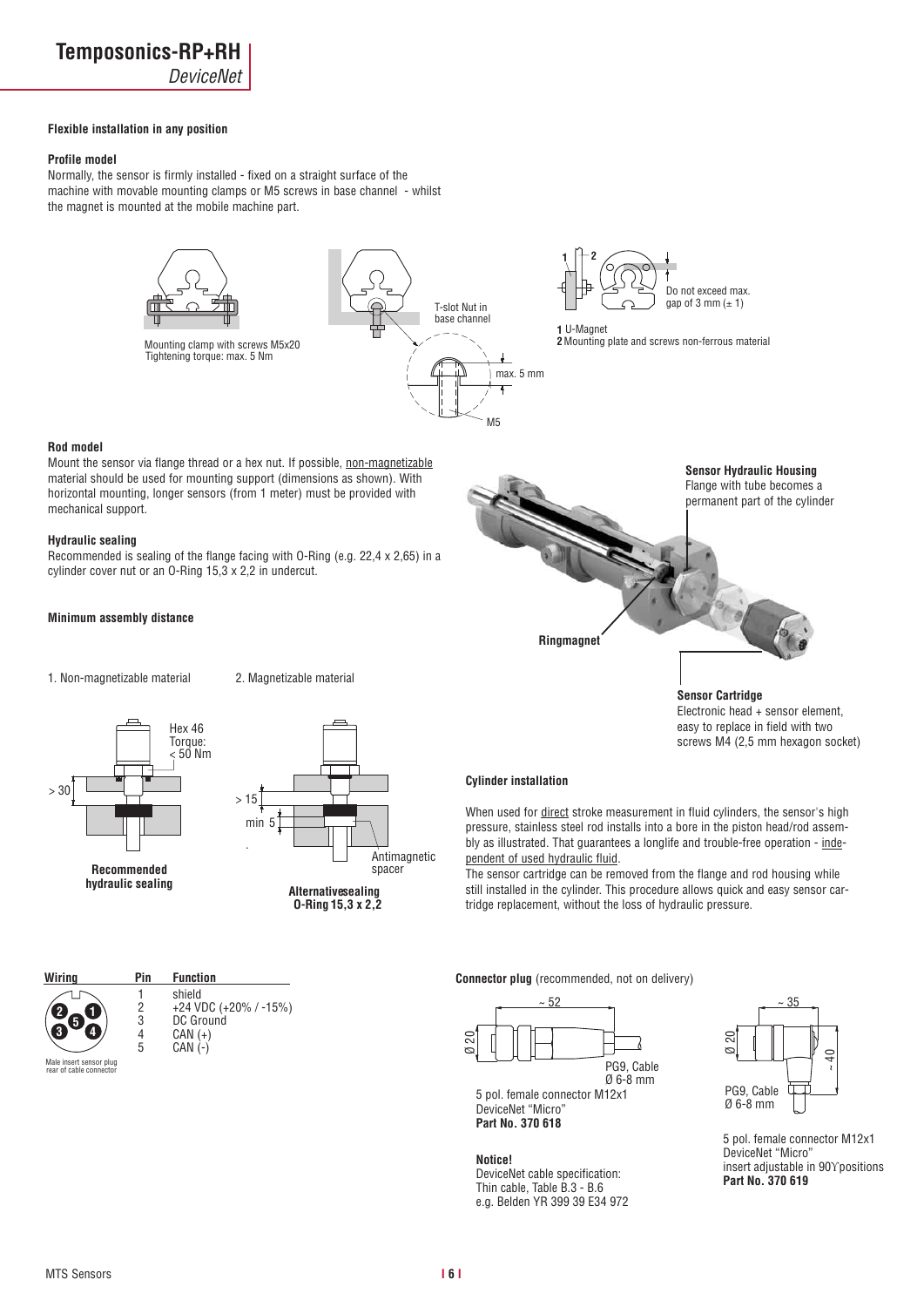| <b>Temposonics</b>                                                                                                                                                                                                                         |                                                   |                                                        | M | $\mathbf{1}$ | C |  |  |
|--------------------------------------------------------------------------------------------------------------------------------------------------------------------------------------------------------------------------------------------|---------------------------------------------------|--------------------------------------------------------|---|--------------|---|--|--|
| <b>Sensor model</b><br><b>RP</b> - Profile<br>RH - Rod                                                                                                                                                                                     |                                                   |                                                        |   |              |   |  |  |
| Form factor<br><b>Profile Temposonics-RP:</b><br>S - Magnet slider, joint to top<br>V - Magnet slider, joint at front<br>M - U-Magnet, OD33<br><b>Rod Temposonics-RH:</b><br>M - Flange M18 x 1,5 (Standard)<br>$V$ - Flange M18 x 1,5     |                                                   |                                                        |   |              |   |  |  |
| (Fluorelastomer housing-seal)<br>S - Flange 3/4" - 16 UNF - 3A<br><b>Measuring length</b><br><b>Profile - 00255000 mm</b><br>Rod - 00257600 mm<br>Standard: up to 1000 in 50 mm, greater 1000 in 250 mm steps<br>Other length upon request |                                                   |                                                        |   |              |   |  |  |
| <b>Connection type</b><br><b>D51</b> - 5 pin female cable connector M12, DeviceNet Micro                                                                                                                                                   |                                                   |                                                        |   |              |   |  |  |
| Input voltage<br>$1 - +24$ VDC                                                                                                                                                                                                             |                                                   |                                                        |   |              |   |  |  |
| <b>Output</b><br>$C$ 202 [4][5][6] = DeviceNet Protocol                                                                                                                                                                                    |                                                   |                                                        |   |              |   |  |  |
| [4] Baud rate:<br>[5] Resolution:<br>$[6]$ Type:                                                                                                                                                                                           | $1 = 5 \mu m \cdot 2 = 2 \mu m$<br>$1 = Standard$ | $2 = 500$ kBit/s • $3 = 250$ kBit/s • $4 = 125$ kBit/s |   |              |   |  |  |

**On delivery Profile model:** Sensor, Position magnet, 2 mounting clamps up to 1250 mm + 1 clamp for every additional 500 mm. **On delivery Rod model:** Sensor, hex nut, pls. order magnet (see below) separately. **CANopen only:** Installation guide + CD-ROM (Electronic Data Sheet)

| <b>Accessories (selection)</b>                               | Part No.  |
|--------------------------------------------------------------|-----------|
| Magnet slider type »S«                                       | 252 182   |
| Magnet slider type »V«                                       | 252 184   |
| U-Magnet OD33, corresponding type »M«                        | 251 416-2 |
| Ring magnet OD33, Standard                                   | 201 542-2 |
| Ring magnet OD25,4                                           | 400 533   |
| 0-Ring 15,3 x 2,2 Fluorelastomer FPM 75                      | 401 133   |
| Mounting clamp                                               | 400 802   |
| T-slot nut M5 for base channel mounting                      | 401 602   |
| 5 pin female cable connector M12 DeviceNet Micro             | 370 618   |
| 5 pin 90°-female cable connector M12 DeviceNet Micro 370 619 |           |
|                                                              |           |